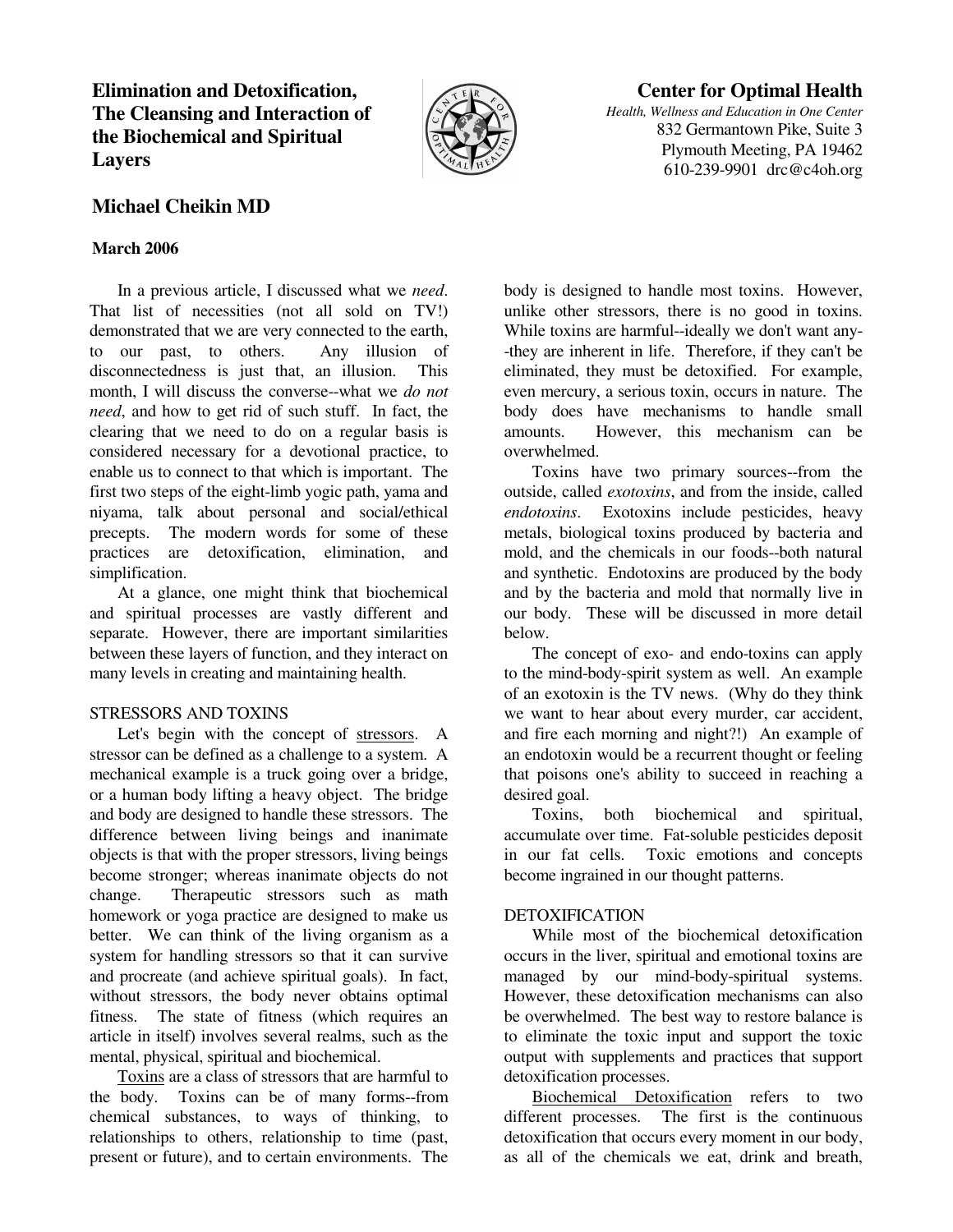(exotoxins) as well of all those chemicals produced within the body (endotoxins) need to be processed and removed. Most of these chemical processes require supportive enzymes, which rely on specific nutrients. Some of this detoxification occurs in stages. For example, Chemical A can only be excreted through the kidneys or bowel if changed to Chemical C. To get to Chemical C, Chemical A must be changed to chemical B by one process, and chemical B is then changed to chemical C by a second process. In some cases, chemical B is more toxic than chemical A or C. If the second process is not occurring efficiently, there can be a buildup of chemical B, causing a myriad of toxic symptoms. For example, in the breakdown of alcohol, a toxic intermediary is made, which is further reduced by the liver to safe compounds. However, in some people, due to a genetic mutation, when alcohol is combined with Tylenol, the biochemical machinery is overwhelmed and there is a toxic build-up that can make some people very sick.

 One can also think of the immune system as a detoxification system, in which case the toxin is bad bacteria, fungi, viruses and even cancer cells (at any one time, we are estimated to have 100 cancer cells in our body!)

 The other use of the word detoxification refers to a defined period of time, a "Detox", when one changes the diet, or even fasts, while at the same time engaging in some cleansing process, to rid the body of toxic build-ups. The cleansing process can include the taking of special supplements, enemas or colonic irrigation, sauna, and Ayurvedic panchakarma practices (such as oil massage). At first, as these chemicals are mobilized, there may be a period of increased symptoms. This is a necessary part of the process. A complete detox can take weeks to months.

THE GUT, "LEAKY GUT SYNDROME" and "GALT" (Gut Associated Lymphoid Tissue)

 The gut can be considered a "tube within a tube" with the contents of the gut officially "outside" the body. The purpose of the gut, therefore, is to let nutrients into the body without letting bad stuff in, such as bacteria and other chemicals. In addition, the gut is the home to trillions of bacteria, weighing approximately three pounds! In fact, of all the cells that make up our body, 90% are *not us*-they are the bacteria that we evolved to carry within and without! In fact, we need this "good" bacteria to properly process certain nutrients and to prevent the growth of bad bacteria. Treatment with antibiotics, NSAIDs such as Motrin or aspirin and other factors, can alter this ecology, allowing for unhealthy bacteria and mold (such as candida) to dominate this internal environment.

 There are "tight junctions" between cells of the gut that act as gates. Alterations of bowel ecology can alter the integrity of these gates, causing a constant toxic exposure (endotoxins), which can overwhelm the body's detoxification mechanisms.

 In addition, approximately 50% of the body's immune system is geared to the gut, to defend against invasion. This can be overwhelmed when the gut becomes "leaky", causing the immune system to become over-reactive (allergy and auto-immune disease) and under-reactive (recurrent infection, such as sinusitis). The observation that we lose our appetites when we are ill and that people with autoimmune disease often improve when fasting supports the notion that the immune system can be positively or negatively altered by how and what we eat.

 A large portion of the body's energy and organs are oriented to digestion--extracting the good and removing the bad--from what we eat and drink. Most of the ancient disciplines such as Chinese and Ayurvedic (Indian) medicine use nutritional modification as methods of healing and prevention.

 The gut also contains a nervous system that may prove as complex as our brains. This nervous system not only regulates gut function directly, it also produces hormones and neurotransmitters that can effect every cell of the body. This "gut intelligence" is involved with "programming" the immune system about what substances are friends vs foes. The leaky gut can cause immune dysfunction through these mechanisms.

#### FOOD ALLERGIES

 As discussed before, some imbalances can cause a generalized allergic response to many substances, including the body itself ("auto-immune disease") or to numerous chemicals ("multiple chemical sensitivity"). The most common allergenic foods are proteins from wheat (gluten) and from cow milk (casein). Some allergies are reversible if the allergy is secondary to a condition of imbalance.

#### LEAKY MIND, SPIRITUAL TOXINS AND ALLERGY

The concept of leakiness and allergy can apply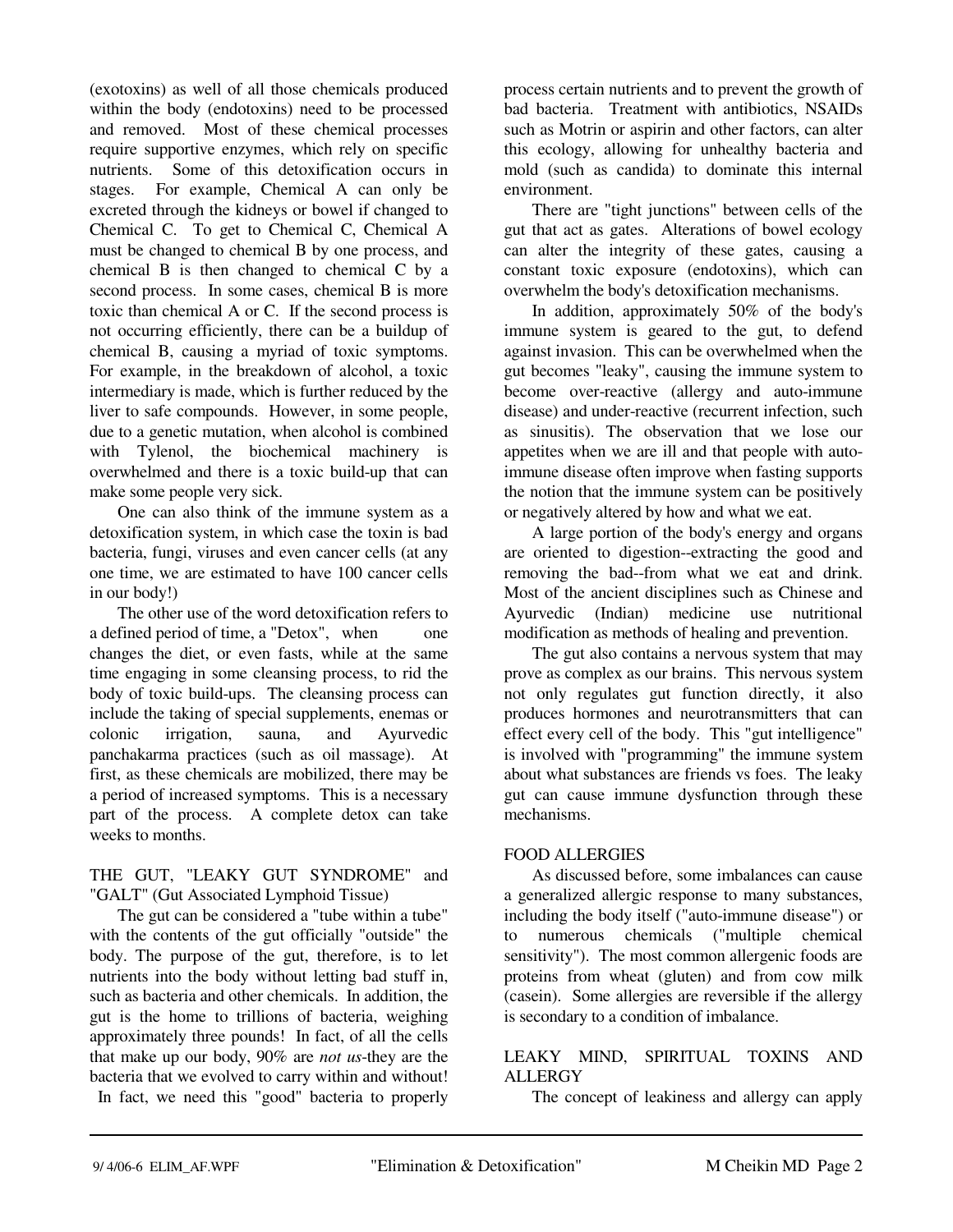to the mental/spiritual realm. If we are "toxic", then our integrity is compromised. Dangerous concepts, disruptive people and values can breech our mentalspiritual-energetic "force field" and cause us to become out-of-balance or off-center. This state is manifest though anxiety, depression, sleep disturbance, problems focusing, being confused over priorities, and being influenced by forces that we generally reject (such as materialism).

 "Spiritual allergy" can be thought of as an overreaction or toxic reaction to events and stressors that we should normally be able to handle, but can't due to a profound imbalance in this system.

### ELIMINATION

 Elimination also refers to two processes, one in which a certain input (such as a food, or TV) is removed from our diet. The other is where something that has already gotten into us is output- such as biochemical wastes or a dysfunctional belief.

 In the case of heavy metals and certain ingrained toxins, once the toxin is identified, special techniques such as chelation or EMDR (for fixed emotional trauma) may be necessary and effective- these involve simultaneous detoxification and elimination--and need to be provided by a qualified practitioner. If one mobilizes these toxins and fails to eliminate them, then they can re-deposit elsewhere or become even more toxic.

### SYNERGY BETWEEN BIOCHEMICAL AND SPIRITUAL (ENERGETIC) PROCESSES

 The biochemical and spiritual realms are not separate--in fact they are interactive. We know scientifically that the hormonal, immune and sleep systems are especially sensitive to emotionalspiritual and to biochemical toxicity. Disturbances in one realm causes similar dysfunction in the other. Either can be harmed or healed by changes in the other.

 The energy of the body, called *chi* by the Chinese and *prana* by the Indians, flow in meridians (Chinese) or nadis and chakras (Indian). These energy systems begin as defenses but can become imbalanced or intoxicated through numerous factors. Energy healers claim to be able to see or feel these imbalances. Oftentimes, such imbalances manifest as emotional, hormonal, or immune system dysfunction. They can be improved by detoxification/elimination and with modalities such as acupuncture, yoga practice, meditative practice,

and other body-mind work. These modalities can provide an ongoing low-level detoxification.

## EFFECT ON AGING

 At all times, there are two major processes going on in the organism--processes of destruction, or degeneration, and processes of construction, or regeneration. Aging occurs when the rate of degeneration occurs faster than the rate of regeneration. "Youthing" occurs when regeneration outpaces degeneration. Evidence of youthing includes Dean Ornish's proof that the coronary arteries actually become unclogged with changes of lifestyle. Those who have a regular balanced yoga practice, eat, sleep and eliminate well, and periodically detoxify experience the youthing of the mind and body. When we say, "I am stressed out", it really means that the detoxification and regenerative mechanisms are being overwhelmed.

## HOW AND WHEN TO DETOXIFY AND ELIMINATE

 Based on the above, we all need periods of detoxification and elimination. Detox/eliminations can be as short as a week or as long as a month or two, depending upon the extent. It is especially valuable to do them during change of seasons (spring and fall) as the mind-body-spirit is preparing for a new phase of weather. Planning for such a period is helpful, if not essential. During early phases of elimination/detoxification there can be an exacerbation of symptoms or problems, as toxins are released, or as addictions become more pronounced before they release their hold on us. Find a good time for a detox--when one can go slower, sleep more, and nurture oneself.

 It is important if not invaluable to have some professional guidance during a detox, whether it be provided by a practitioner or spiritual counsellor or some other qualified professional.

 There exists a synergy between modalities when detoxifying. Try to work on as many planes as possible--such as eliminating foods, taking supplements, drinking clean water, sleeping well, going for body work, taking a gentle yoga glass, meditating regularly, journaling, reading, etc.

 After the detox/elimination we re-introduce various substances and activities one at a time, to enable one to clearly see the effect of each. A detox/elimination has the important effect of making the toxins in one's life more apparent. Often times,